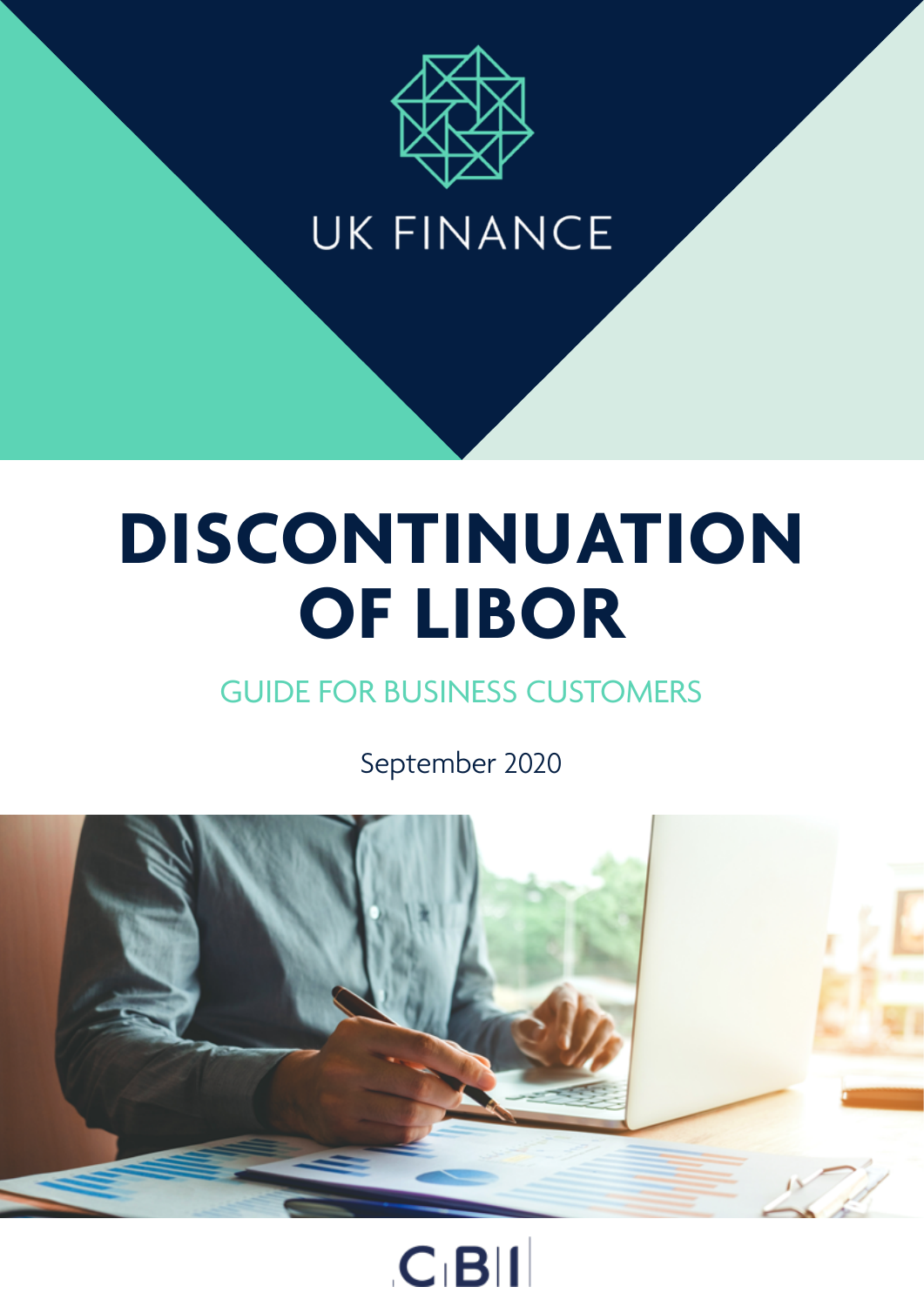#### **UK Finance**

UK Finance is the collective voice for the banking and finance industry.

Representing more than 250 firms across the industry, we act to enhance competitiveness, support customers and facilitate innovation.

We work for and on behalf of our members to promote a safe, transparent and innovative banking and finance industry. We offer research, policy expertise, thought leadership and advocacy in support of our work. We provide a single voice for a diverse and competitive industry. Our operational activity enhances members' own services in situations where collective industry action adds value.

### $|C|B|||$

Founded by Royal Charter in 1965, the CBI is a non-profit business organisation that speaks on behalf of 190,000 UK businesses of all sizes and from across all sectors, employing nearly 7 million people between them. The CBI's mission is to promote the conditions in which businesses of all sizes and sectors in the UK can compete and prosper for the benefit of all. With offices around the UK and representation in Brussels, Washington, Beijing and Delhi, the CBI communicates the British business voice around the world.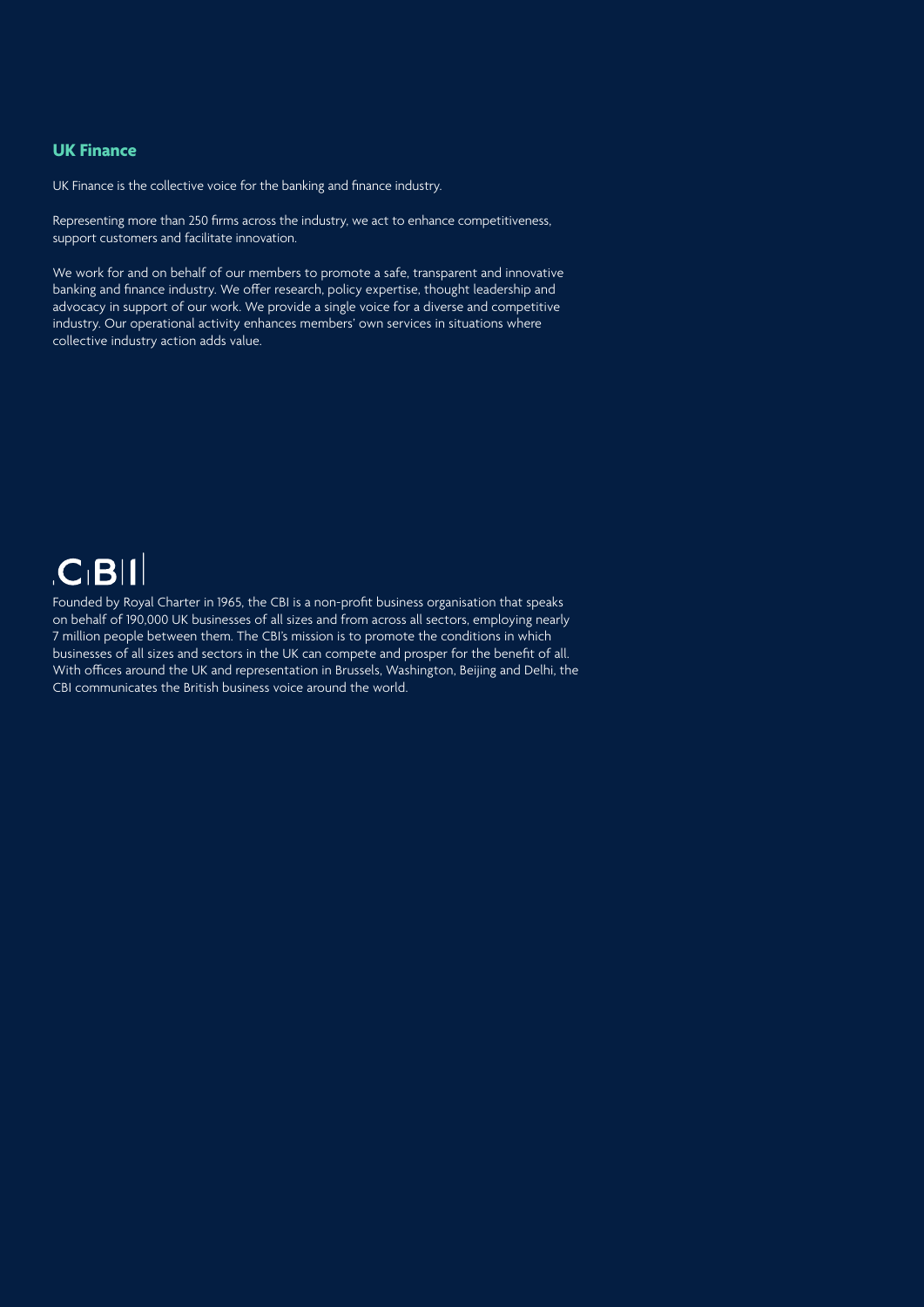# **TABLE OF CONTENTS**

| Who is this guide for?                                               | $\overline{2}$ |
|----------------------------------------------------------------------|----------------|
| Executive summary                                                    | 3              |
| <b>LIBOR</b>                                                         | 5              |
| What is LIBOR?                                                       | 5              |
| Who uses LIBOR?                                                      | 5              |
| What is happening?                                                   | 5              |
| Why is LIBOR being discontinued?                                     | 6              |
| <b>SONIA</b>                                                         | 7              |
| What is SONIA?                                                       | 7              |
| What are the key differences between LIBOR and SONIA?                | 7              |
| Calculation methods under consideration for setting SONIA term rates | 8              |
| Forward-looking term rates                                           | 9              |
| What is the banking and finance industry doing?                      | 9              |
| What if I have facilities in currencies other than sterling?         | 10             |
| What should businesses be doing?                                     | $\frac{1}{2}$  |
| Legacy contracts                                                     | 13             |
| What if my new facility still references LIBOR?                      | 13             |
| Credit spread adjustents - what are these?                           | 13             |
| What are the key milestones?                                         | 15             |
| Further resources                                                    | 15             |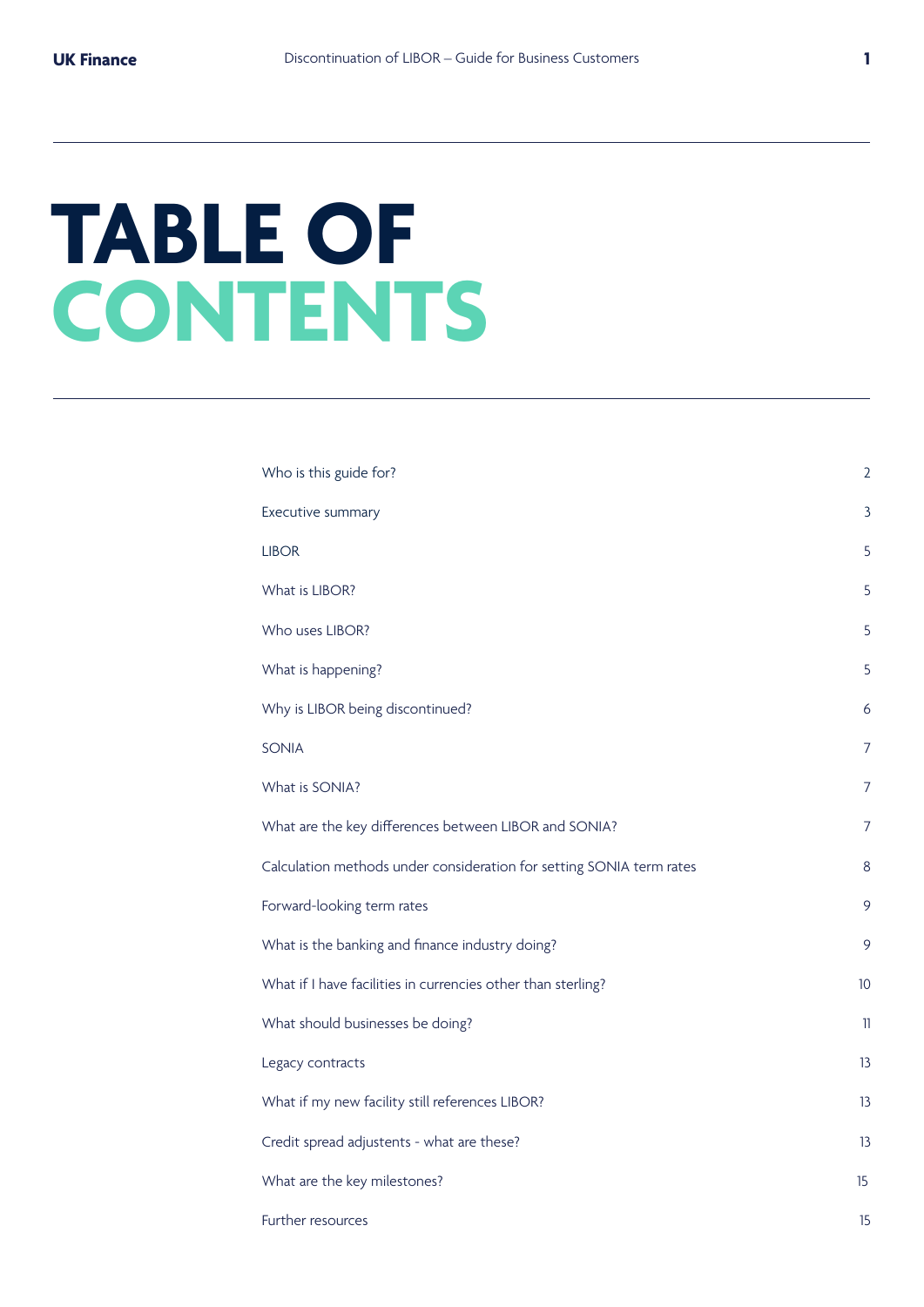## <span id="page-3-0"></span>**WHO IS THIS GUIDE FOR?**



This guide is intended for business customers with LIBOR-linked loans to help you understand:

- the anticipated discontinuation of the benchmark rate LIBOR
- why LIBOR is being discontinued, and
- what you should expect to hear from your bank or lender in the coming months.

The discontinuation of LIBOR represents a fundamental change within the banking and finance industry and may impact you as a borrower. This guide is focused on business borrowing, but your business may have other commercial contracts that reference LIBOR that could require your attention. This guide is provided to help you understand the changes; however, it is not a substitute for financial or legal advice. This is an updated version to UK Finance's November 2019 guide and reflects recent developments including updated timelines.

Market participants are working closely with the Bank of England and the Financial Conduct Authority (FCA), who together oversee the administration and regulation of benchmark interest rates in the UK, to catalyse the transition away from LIBOR in sterling markets. In 2015 the Working Group on Sterling Risk Free Reference Rates, consisting of market participants with the Bank of England and FCA as ex-officio members, was set up to catalyse a market-led transition away from LIBOR. This includes identifying and resolving issues which may adversely impact lenders and borrowers, to ensure the transition is as smooth as possible.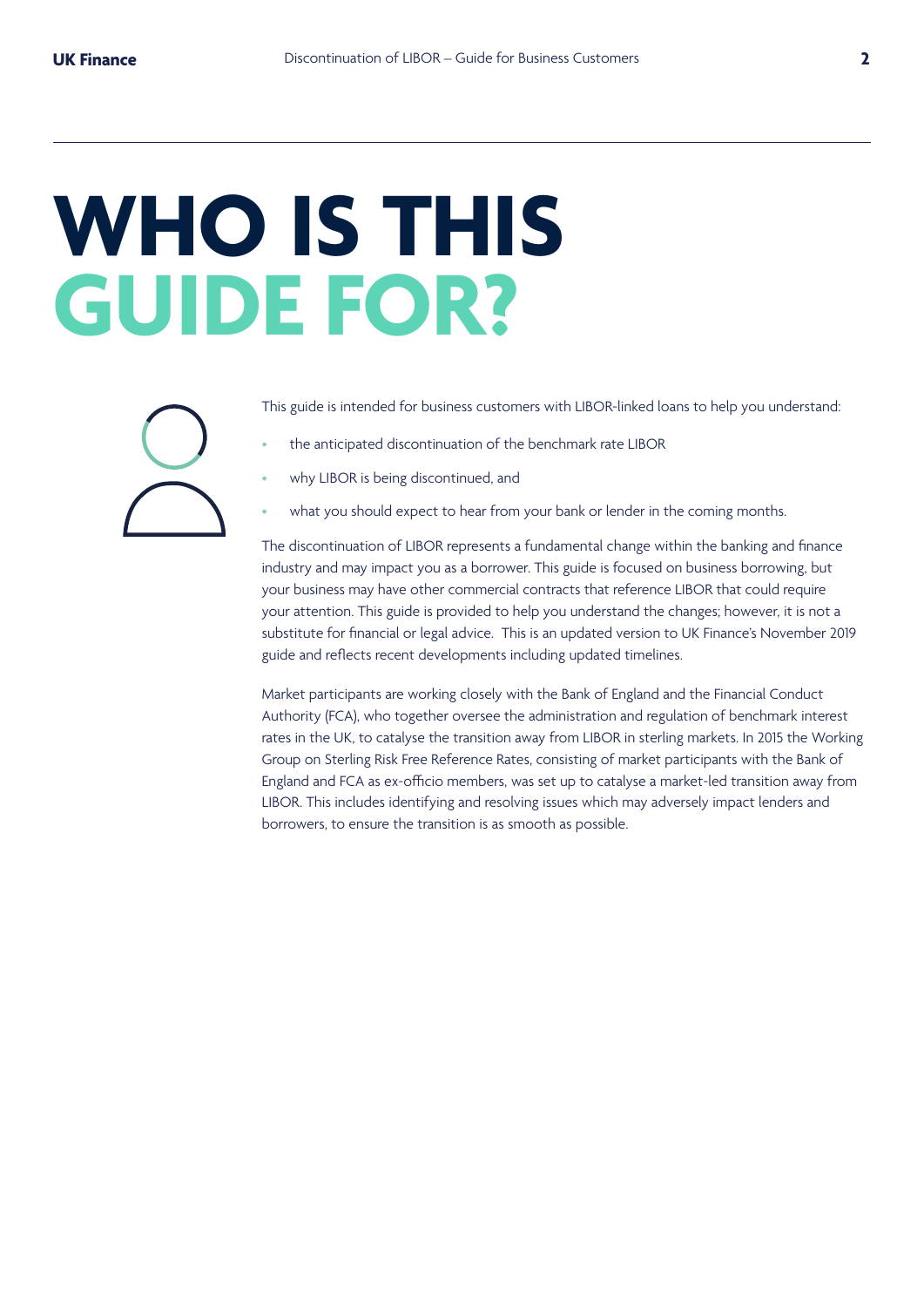## <span id="page-4-0"></span>**EXECUTIVE SUMMARY**

LIBOR is a series of interest reference rates which underpin and are used as a basis for calculating many interest rates for financial products. LIBOR rates are produced for different currencies (including the pound sterling) and for a variety of periods, from 'overnight' to short and mediumterm periods of 'one', 'three', 'six' or 'twelve months'. Interest rates for periods longer than overnight are often referred to as "term rates". LIBOR may be used in both financial and nonfinancial contracts.

The availability of LIBOR cannot be relied upon beyond the end of 2021, and users of LIBOR should prepare for this.

LIBOR will be discontinued primarily because the number of transactions in the underlying market that LIBOR seeks to measure — the market for unsecured wholesale term lending to banks — has significantly decreased in recent years. This low volume increases LIBOR's vulnerability, and has resulted in its continued use being no longer sustainable.

In the UK, an alternative reference rate, SONIA (the Sterling Overnight Index Average), will be used as a substitute in many cases. In circumstances where an overnight reference rate is required, SONIA (which is an overnight rate) may be used as a direct LIBOR substitute.

Other alternative rates, such as the Bank of England's Bank Rate (commonly referred to as 'Base Rate'), will also be used as a replacement to LIBOR for market segments for which SONIA may not be appropriate. These may include smaller business lending, trade and working capital, export finance, Islamic Finance, and a range of legacy contracts.

The need to move away from LIBOR and the anticipated date of its discontinuation has not changed as a result of Covid-19, though there have been some changes to milestones on the roadmap to get there to reflect the acuteness of disruption to businesses in 2020.

It had been anticipated that by Q3 2020 new LIBOR linked loans running beyond the end of 2021 would cease to be issued. As a result of Covid-19, the deadline was moved to the end of Q1 2021. During this period, alternative rates are likely to become increasingly common in the loan market and lenders should be in a position to offer non-LIBOR linked products to their customers as an option by end-Q3 2020.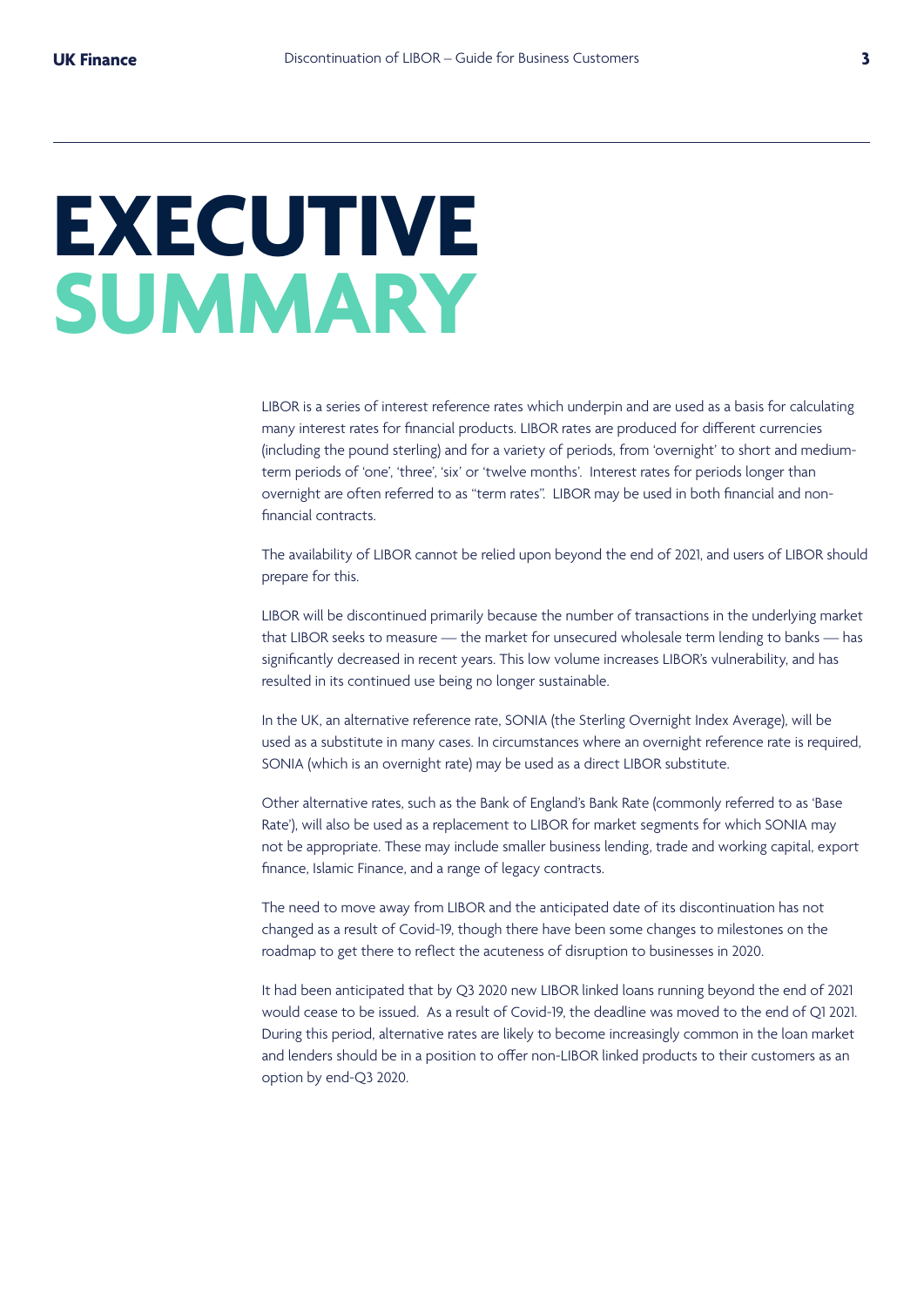Additionally, loans issued from Q4 2020 should include clear contractual arrangements in all new and re-financed LIBOR-referencing loan products to facilitate conversion before the end of 2021.

In circumstances where a forward-looking term reference rate is required, a forward-looking term SONIA rate is being developed, which may be more suitable for some market participants and product segments.

Businesses should:

- Make an inventory of your LIBOR exposures.
- Analyse and assess affected instruments (e.g. if they run beyond 2021).
- Review alternatives and their pros and cons (SONIA and Bank Base Rate are among several options).
- Consider other elements such as systems, accounting and tax matters.
- Discuss with your lender or finance provider the steps you may need to take to address your LIBOR exposures.

Further useful resources are detailed at the end of this guide.

The transition away from LIBOR is happening globally and you need to consider developments in other jurisdictions if you have multi-currency facilities.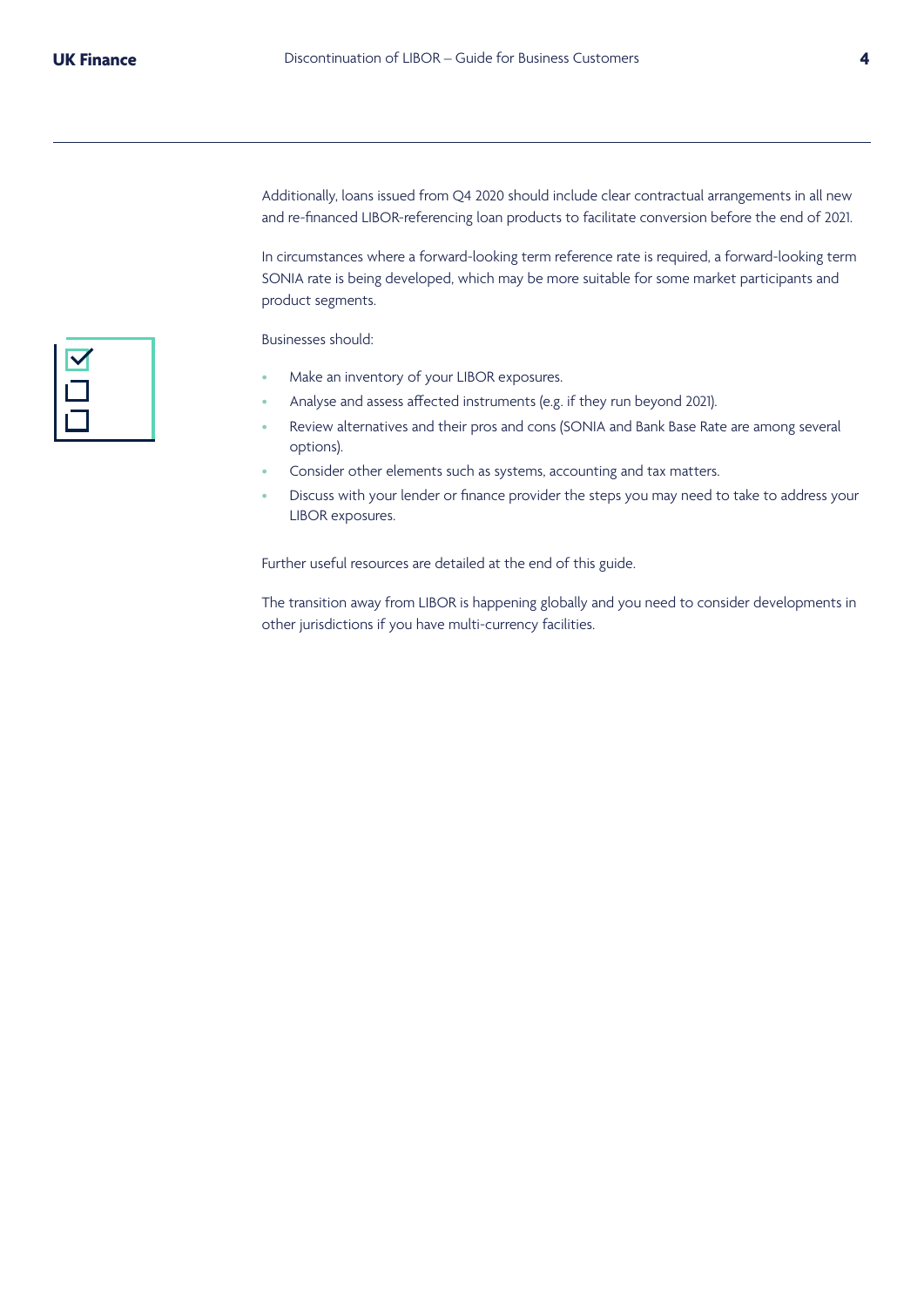# <span id="page-6-0"></span>**LIBOR**

#### **WHAT IS LIBOR?**

LIBOR refers to a series of widely used reference rates which underpin interest rates for financial products.<sup>1</sup> It has grown dramatically since the 1980s to become a reference rate for a significant proportion of financial products globally.<sup>2</sup> Following a number of scandals at the time of the global financial crisis in 2008/09 resulting in law suits and investigations around claims that LIBOR rates had been manipulated by market participants, significant regulatory and market reforms for LIBOR were introduced. An element of these reforms was the appointment of an independent administrator to administer LIBOR, currently Intercontinental Exchange (ICE).

LIBOR is currently quoted in five global currencies (Dollar, Pound Sterling, Euro, Japanese Yen and Swiss Franc) and for a variety of periods, from 'overnight' to longer-term periods of 'one', 'three', 'six' or 'twelve months'. (Interest rates for periods longer than overnight are often referred to as "term rates"). One estimate of the value of contracts referencing LIBOR globally is \$400 trillion on a gross notional basis.

#### **WHO USES LIBOR?**

Your business may use LIBOR in a number of places. The most natural place to check first is your financial facilities which should make clear what rate they reference. If in doubt your lender should be able to confirm. However, it is also important to remember LIBOR can be found in other areas such as intra-group accounts (including transfer pricing documentation), as a calculation in a break clause for a fixed rate loan, commercial contracts, internal financial analysis, pension funds and reporting and many other areas.

#### **WHAT IS HAPPENING?**

The availability of LIBOR cannot be relied upon beyond the end of 2021, and users of LIBOR should prepare for this.

In 2017, Andrew Bailey, then CEO of the Financial Conduct Authority, the conduct regulator for financial services firms and markets in the UK, set out why the regulator does not intend to sustain LIBOR through its influence or legal powers beyond 2021.<sup>3</sup> These reasons are briefly summarised in the following section 'Why is LIBOR being discontinued?'

The expectation set by the FCA is that from the end of 2021, firms should not reply upon LIBOR

<sup>1.</sup> According to the LIBOR administrator, LIBOR is defined as "A wholesale funding rate anchored in LIBOR panel banks' unsecured<br>"wholesale transactions to the greatest extent possible, with a waterfall to enable a rate to

<sup>2.</sup>Waterfall is a technical term describing a series of alternative methods to be used for calculating LIBOR in circumstances where the preferred calculation method is not available or is not representative

<sup>3.</sup> <https://www.fca.org.uk/news/speeches/the-future-of-libor>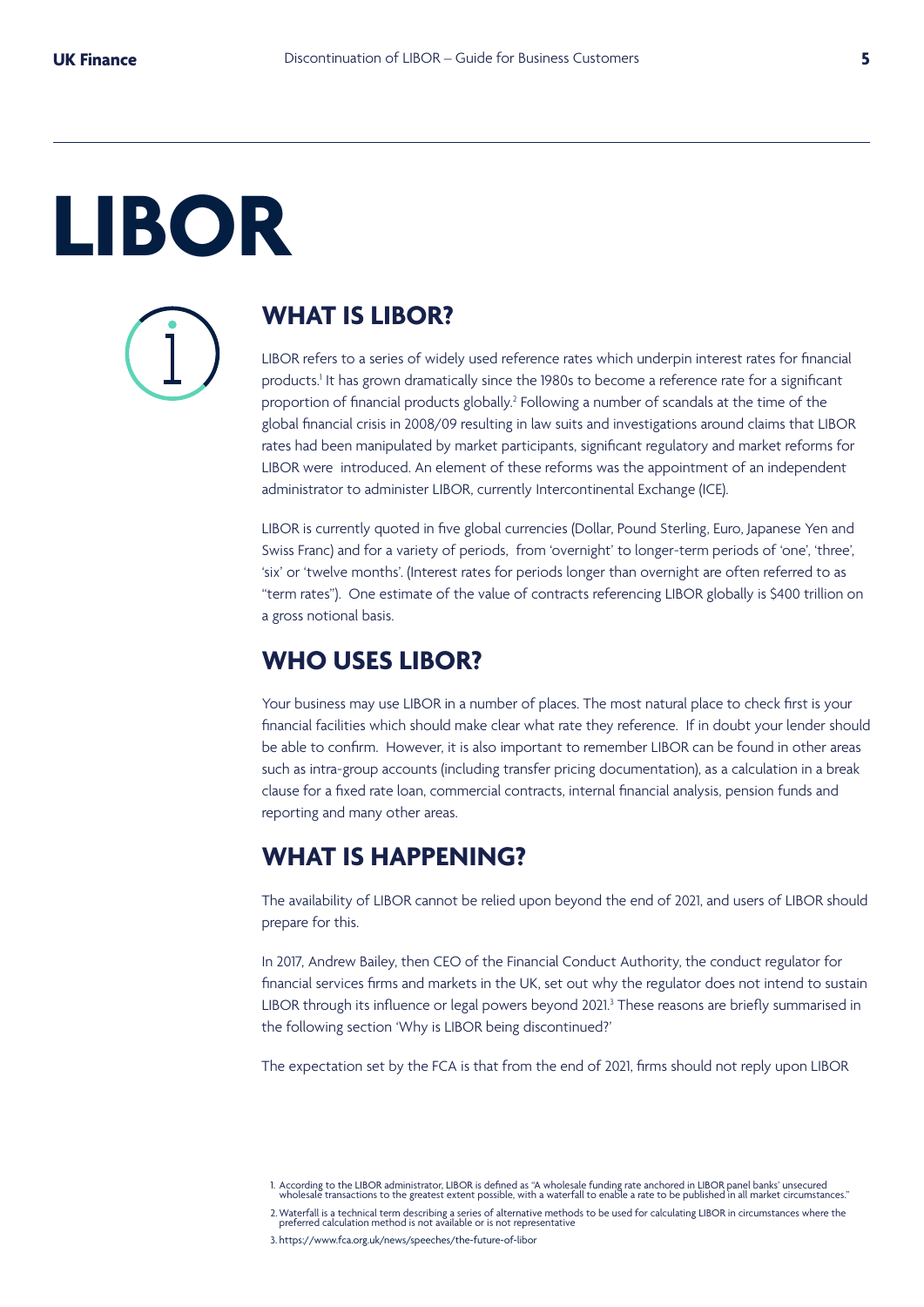<span id="page-7-0"></span>being an available benchmark in any of the five currencies that currently use it as a reference rate and that appropriate action must be taken by all to prepare for this. There is a collective need across financial markets, lenders and businesses of all sizes therefore to prepare for a world without LIBOR.

#### **WHY IS LIBOR BEING DISCONTINUED?**

As noted above, the FCA has concerns about the suitability of the LIBOR benchmark for ongoing use. These concerns are shared by many others globally. Following market and regulatory changes which have taken effect since the 2007/8 Global Finance Crisis, e.g. the increased predominance of overnight lending in how banks choose to fund themselves, the number of transactions which underpin the estimates submitted by panel banks to ICE in order to calculate LIBOR is substantially lower than it has been historically. For some interest periods LIBOR has increasingly become a rate which reflects major banks' judgements concerning their cost of borrowing rather than market transactions representing their actual cost of borrowing.

While a series of reforms have anchored LIBOR as much as possible on actual transactions, with strong controls in place, the fall in real 'observable' transactions has led UK regulators to conclude that the continued use of LIBOR is no longer a sustainable model and its production cannot be guaranteed beyond the end of 2021. The Financial Policy Committee issued a report in May 2020 which made clear their view that market volatility related to the Covid-19 crisis had further "highlighted the long-standing weaknesses of Libor benchmarks" and the case for moving away from them.4 The FCA was able to secure voluntary agreement from the banks that submit to LIBOR to fulfil their role in submissions so that LIBOR could continue until the end of 2021.

Each LIBOR currency is to be replaced predominantly with its own unique Risk-Free Rate (RFR), which in the case of sterling, will be SONIA. This is not a like-for-like replacement and adjustments may be needed when transitioning away from LIBOR onto SONIA. Additionally, for some users of LIBOR, the Bank of England's Bank Rate (commonly referred to as 'Base Rate'), or another rate, might be a more suitable or preferred replacement in the absence of LIBOR. Therefore, as with LIBOR, it will not be mandatory to use SONIA and parties may choose an alternative benchmark. A lender may be more likely to offer an alternative rate such as Bank Rate rather than SONIA to some customer segments, such as smaller corporate, wealth and retail customers.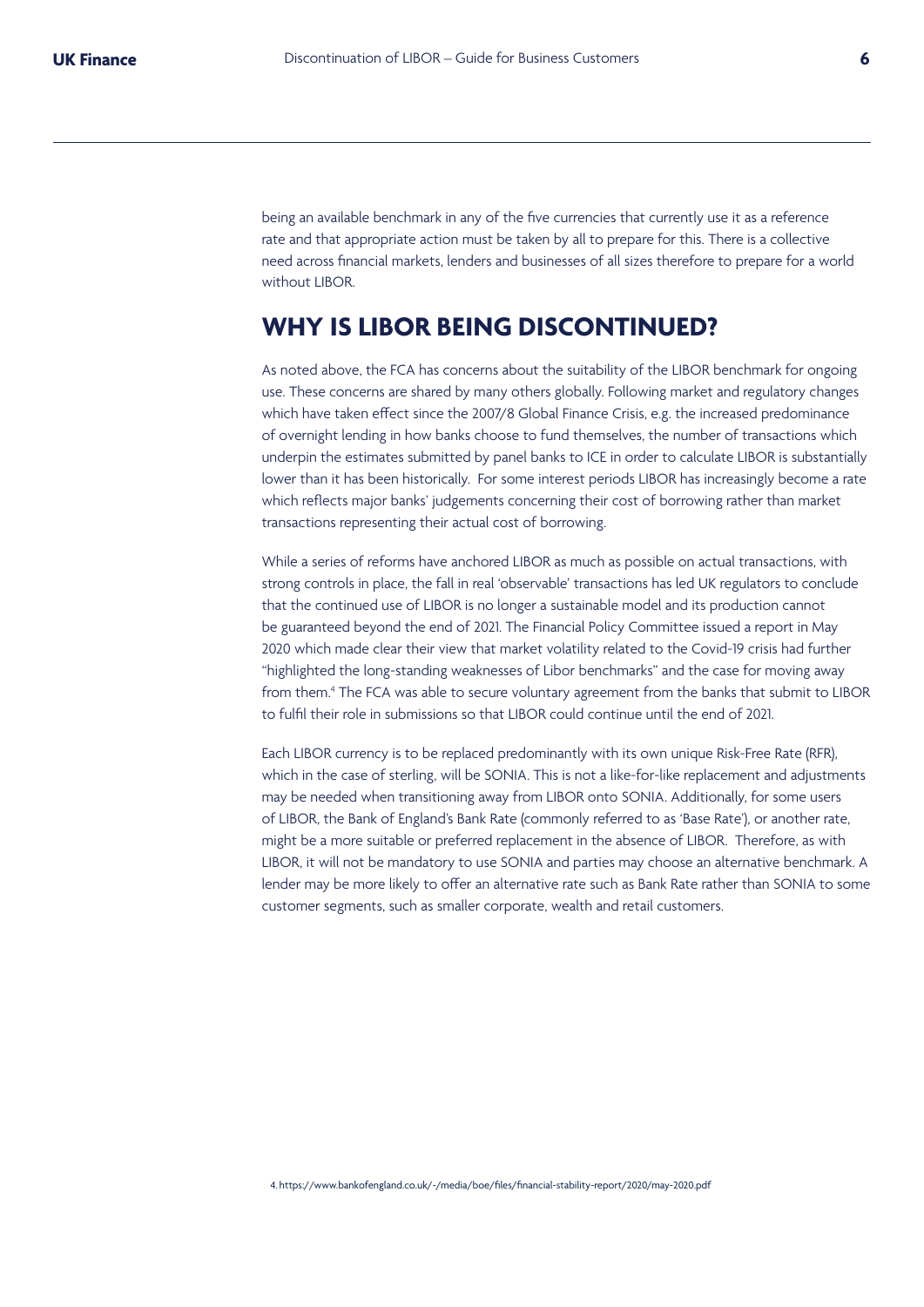# <span id="page-8-0"></span>**SONIA**



#### **WHAT IS SONIA?**

In 2017, SONIA was selected as the preferred risk-free rate replacement for LIBOR. SONIA is the Sterling Overnight Index Average. This benchmark is live and is administered by the Bank of England, which is responsible for its governance and publication. This process is reviewed and supported by an Oversight Committee.

SONIA is an unsecured overnight rate calculated based on eligible transactions reported to the Bank of England via sterling money market data which they collect.

It is based on actual transactions and reflects the average of the interest rates that banks pay to borrow sterling overnight from other institutions.

SONIA was first launched in 1997 and is widely used in the professional derivative market (swaps). Liquid derivative markets in SONIA use a compounding daily calculation to calculate term rates (see below).

### **WHAT ARE THE KEY DIFFERENCES BETWEEN LIBOR AND SONIA?**

Both SONIA and LIBOR are overnight rates quoted every business day. One of the main differences however is that SONIA is backward looking (published on the day following) whereas LIBOR is forward looking. However, LIBOR is also currently available in longer than overnight tenors/periods for each of the five currencies. These tenors/periods are 'Overnight/Spot Next', 'One Week', 'One Month', 'Two Months', 'Three Months', 'Six Months' and '12 Months'. For each tenor/period, the LIBOR rate is "forward looking", e.g. in the last example the rate would be fixed in advance for 12 months. These are so called "term rates". Calculation of interest under LIBOR involves using a single interest rate for the number of days in the interest period.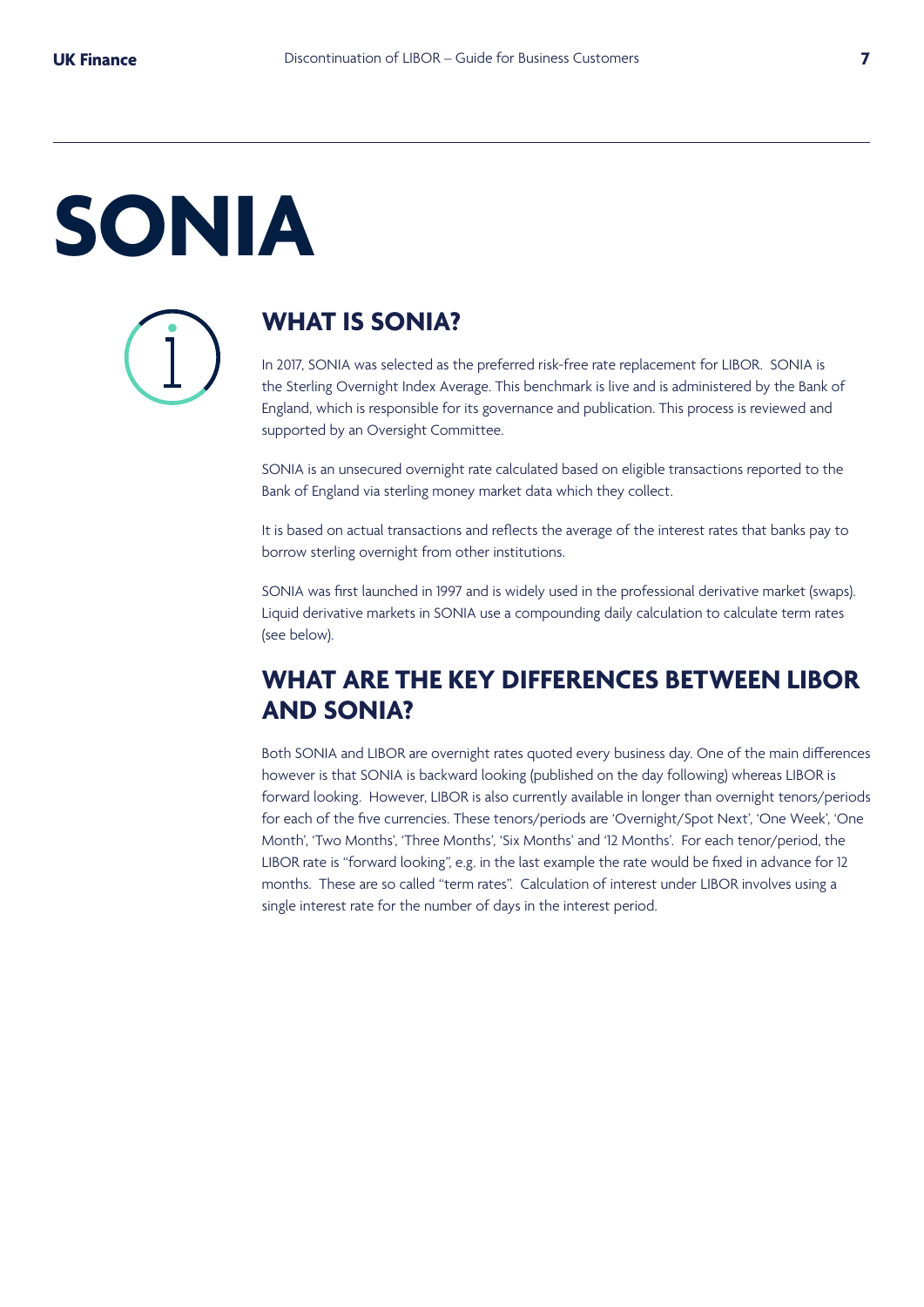#### <span id="page-9-0"></span>**CALCULATION METHODS UNDER CONSIDERATION FOR SETTING SONIA TERM RATES**

#### **'Compounded SONIA'**

As SONIA is an overnight rate, interest is calculated daily. If SONIA is used for a term longer than overnight (e.g. three months) the 'compounded SONIA' calculation method looks at the daily overnight SONIA interest rate on each day during the relevant period and compounds this over the period. As each day's SONIA fixing must be known before the interest calculation can be completed, compounded SONIA interest calculations are "backward looking", which means the results of the calculation are only known at the end of the given interest period (rather than at the beginning as for LIBOR). There is a simple illustration below:



Using compounded daily rate fixings will smooth day-to-day fluctuations seen over the period the interest is being calculated. As such it is expected that any volatility will be reduced in compounded SONIA relative to LIBOR over an equivalent term.

Adoption of a compounded methodology may require adaptation by both lenders and businesses (e.g. in a business' payment or cash flow systems), as many users are accustomed to the convenience of knowing their term rate with certainty at the start of the interest period. Compounded SONIA is already the calculation method favoured by derivative markets for their products. However, due to this adaption required for the compounded methodology, lenders may offer different alternative rates in some instances, for example Bank Rate where greater simplicity and payment certainty is necessary.

In order to support its smooth implementation, in August 2020, the Bank of England began to publish a daily SONIA Compounded Index.<sup>5</sup> This provides a series of daily data representing the returns from a rolling unit of investment earning compound interest each day at the SONIA rate. It enables the user to identify the change in the Index between any two dates to calculate the interest payable over a specified period.<sup>6</sup> Note that it may not be compatible with all conventions for calculating interest.

6 See worked example: https://www.bankofengland.co.uk/-/media/boe/files/paper/2020/supporting-rfr-transition-by-providing-compounded-sonia.pdf?la=en&hash=2ED72FBB529C17999D3F948A55BD7C6D5F839E62 , p.17.

<sup>5.</sup> You can find the Index here: https://www.bankofengland.co.uk/boeapps/database/FromShowColumns. asp?Travel=&searchText=sonia+compounded+index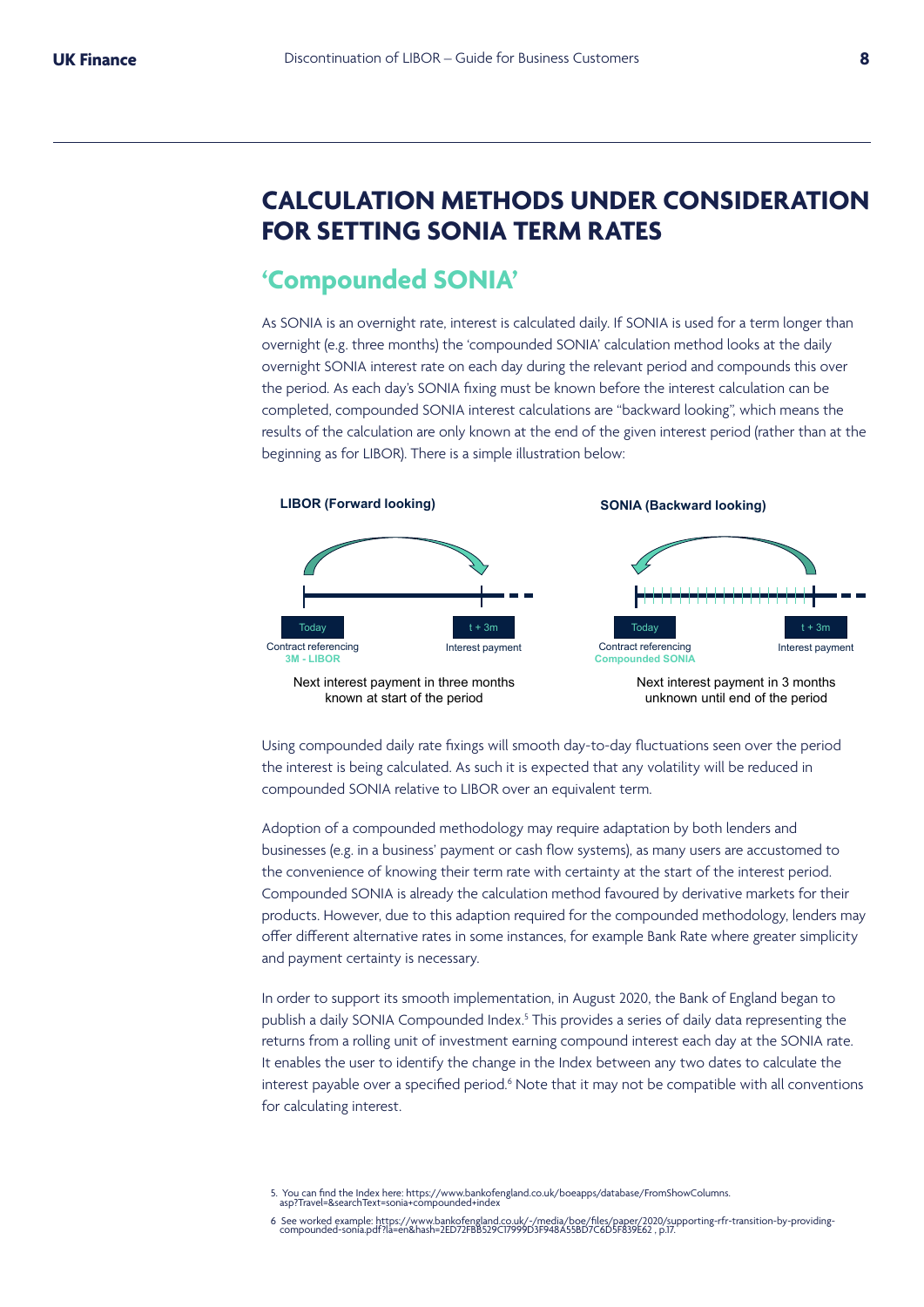#### **FORWARD-LOOKING TERM RATES**

The aim of LIBOR transition is for a broad-based switch from LIBOR to daily compounding SONIA, matching the convention favoured in derivative markets. However, it is accepted there may be some limited cases where use of daily compounded SONIA is not preferred, and a forward-looking term SONIA rate or other alternative rate is better suited. This may be due to for example a need for greater simplicity than compounded in arrears and/or payment certainty. The Use Case Taskforce of the Working group on Sterling Risk-Free Reference Rates has recommended this is the case for approximately 10% of the value of the sterling cash market.

The Use Case Taskforce concluded that alternative rates, including a forward-looking term SONIA rate, would likely be required for areas such as smaller business lending, trade and working capital, export finance, Islamic Finance, and a range of legacy contacts. More information on these conclusions can be found in the final 'Use Case' report.7

It is expected that a series of forward looking term SONIA rates will be available in the coming months, and that it will operate similarly to a term LIBOR in its features, including being set and known at the beginning of the term. There are currently a number of providers who are in the process of developing possible forward-looking term SONIA rates and some are now available in beta (i.e. testing) form. 'Live' rates, which are useable, are expected to be available either before or during Q1 2021.

It is worth noting that the FCA and other regulators have cautioned on a number of occasions that providers and users should not delay transition from LIBOR by waiting for forward-looking term SONIA rates. Alternatives for those for whom SONIA compounded in arrears may not be suitable include Bank Rate and fixed rate borrowing. Businesses should also consider that it may be more challenging to hedge for customers where it does not match up with the calculation method used for the derivative markets.

### **WHAT IS THE BANKING AND FINANCE INDUSTRY DOING?**

Firms have been developing new products and continue to do so in order to replace those LIBORlinked products currently offered to business customers. They are also updating systems and infrastructure for the changes above, reflecting guidance from the Working Group on Sterling Risk-Free Reference Rates on conventions for using SONIA. These system and infrastructure changes are likely to be significant and, in some cases, complex. By the end of Q1 2021, the industry anticipates that new LIBOR products will have been actively phased out and replaced with SONIA, Bank Rate or other alternative rate products. If you are concerned about how these changes may affect you, getting in touch with your lender would be a simple first step.

<sup>7</sup> https://www.bankofengland.co.uk/-/media/boe/files/markets/benchmarks/rfr/use-cases-of-benchmark-rates-compounded-in-arrears-term-rate-and-further-alternatives.pdf?la=en&hash=22BA20A8728D9844E5A036C837874CA3E70FEAE1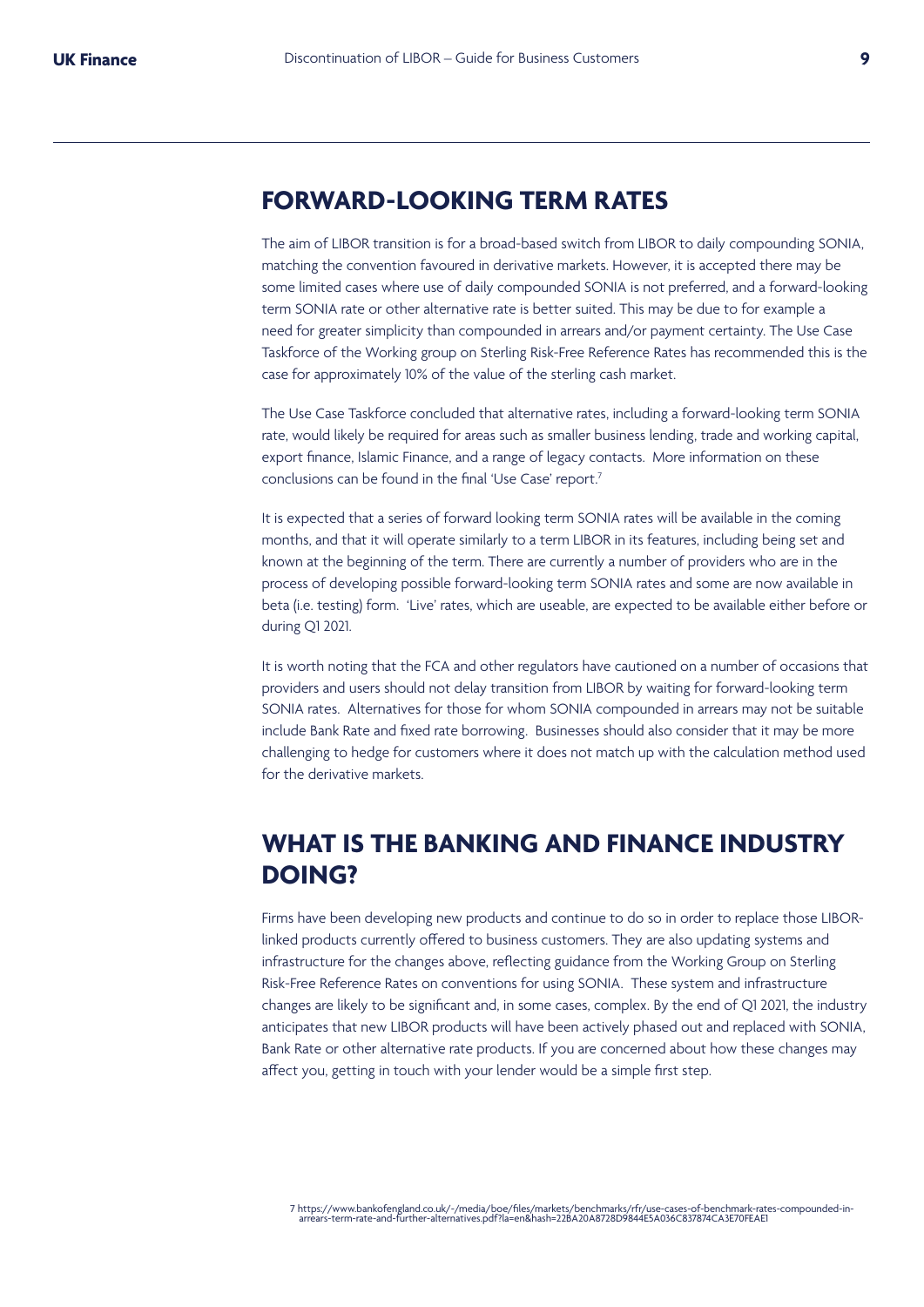### <span id="page-11-0"></span>**WHAT IF I HAVE FACILITIES IN CURRENCIES OTHER THAN STERLING?**

Each of the five LIBOR jurisdictions has their own working group which is charged with selecting a new rate and supporting on transition-related issues. These groups are generally composed primarily of the private sector but convened or with a secretariat provided by the relevant central bank/regulator. In the UK, this is the Working Group on Sterling Risk-Free Reference Rates, for which the Bank of England and Financial Conduct Authority act as secretariat and are ex-officio members. Various specialist Taskforces and Working Groups have been created to look at specific areas of the market, including communications, cash legacy products, and infrastructure challenges.

Information on each of the jurisdictions' lead working group and selected new rate is below. Note that there are differences between the rate structure selected (some are secured i.e. they have collateral backing up the underlying transactions, while others are unsecured) and also in the timelines for new risk-free rate products to be introduced. While there is a desire to align practices across jurisdictions as far as practicable, it may be that the methodologies and market practices (often called 'conventions') established for different jurisdictions differ in some respects.

| <b>JURISDICTION</b> | <b>WORKING GROUP</b>                                                                | <b>ALTERNATIVE</b><br><b>REF RATE</b> | <b>RATE NAME</b>                              | <b>ADMINISTRATOR</b>                                 | <b>COLLATERALISATION</b> | <b>PUBLICATION</b><br><b>DATE</b>              | <b>DESCRIPTION</b>                                                             |
|---------------------|-------------------------------------------------------------------------------------|---------------------------------------|-----------------------------------------------|------------------------------------------------------|--------------------------|------------------------------------------------|--------------------------------------------------------------------------------|
|                     | <b>Working Group</b><br>on Sterling Risk-<br><b>Free Reference</b><br><b>Rates</b>  | <b>SONIA</b>                          | <b>Sterling</b><br>Overnight Index            | <b>Bank of England</b>                               | Unsecured                | Reformed<br>23/04/2018<br>Legacy<br>31/03/1997 | Unsecured rate that<br>covers overnight<br>wholesale deposit<br>transactions   |
|                     | Alternative<br><b>Reference Rates</b><br>Committee                                  | <b>SOFR</b>                           | Secured<br>Overnight<br><b>Financing Rate</b> | <b>Federal Reserve</b><br><b>Bank of New</b><br>York | Secured                  | 02/04/2018                                     | Secured rate that<br>covers multiple<br>overnight repo<br>market segments      |
|                     | <b>The National</b><br><b>Working Group</b><br>on CHF Reference<br><b>Rates</b>     | <b>SARON</b>                          | <b>Swiss Average</b><br>Rate Overnight        | SIX exchange                                         | Secured                  | 22/09/2009                                     | Secured rate that<br>reflects paid on<br>interbank overnight<br>repo           |
|                     | <b>Study Group</b><br>on Risk-Free<br><b>Reference Rates</b>                        | <b>TONAR</b>                          | Tokyo Overnight<br><b>Average Rate</b>        | Bank of Japan                                        | Unsecured                | 30/12/1992                                     | Unsecured rate that<br>captures overnight<br>call rate market                  |
|                     | <b>Working Group</b><br>on Risk-Free<br><b>Reference Rates</b><br>for the Euro Area | <b>ESTER</b>                          | European Short<br><b>Term Euro Rate</b>       | European<br>Central Bank                             | Unsecured                | 02/10/2019                                     | Unsecured rate that<br>captures overnight<br>wholesale deposit<br>transactions |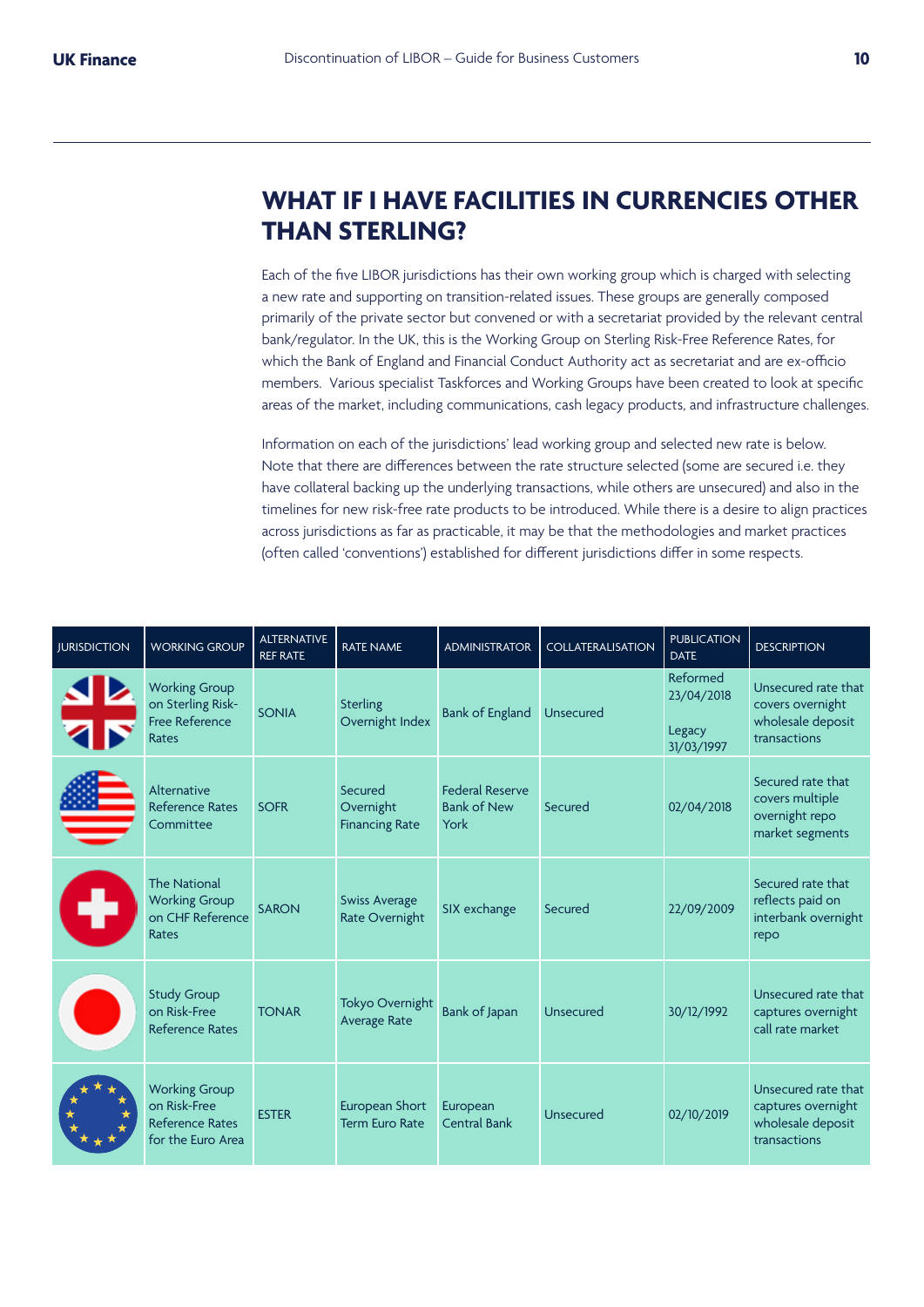#### <span id="page-12-0"></span>**WHAT SHOULD BUSINESSES BE DOING?**



### **Make an inventory of your LIBOR exposures**

As a first step, you should identify whether you have any LIBOR exposures to deal with. The most natural place to check first is your financial facilities, which should make clear what rate they reference. If in doubt your lender should be able to confirm. However, it is also important to remember LIBOR can be found in other areas such as intra-group accounts (including transfer pricing documentation), as a calculation in a break clause for a fixed rate loan, in commercial contracts, internal financial analysis, pension funds and reporting and many other areas. The Association of Corporate Treasurers (ACT) has an extremely helpful checklist for businesses to consider how the end of LIBOR might impact them. A link to the guide can be found in the Resources section below.

It is important to identity LIBOR exposures across currency, as it is not just GBP LIBOR which is due to end at the end of 2021. Businesses should be aware that different currencies may adopt different approaches and timelines to those applicable to pound sterling which are the subject for this guide.

#### **Analyse and assess affected products**

Once you have identified each LIBOR exposure, you will need to consider whether:

- it is referenced in a short-term agreement -- for instance a loan which matures before the end of 2021. In such case, action may not be required.
- it is referenced in a facility which is likely to run beyond the end of 2021. These facilities may make clear what happens in the event of LIBOR not being available. However, in many cases such clauses only envisaged a short-term cessation of the rate. Alternatively, your lender may need to engage with you on whether additional fallback provisions may be required to provide you both with clarity on what happens following LIBOR cessation.
- If it is contained in other agreements (such as any from the above list e.g. transfer pricing agreements) you will need to put in place a plan to re-paper these agreements.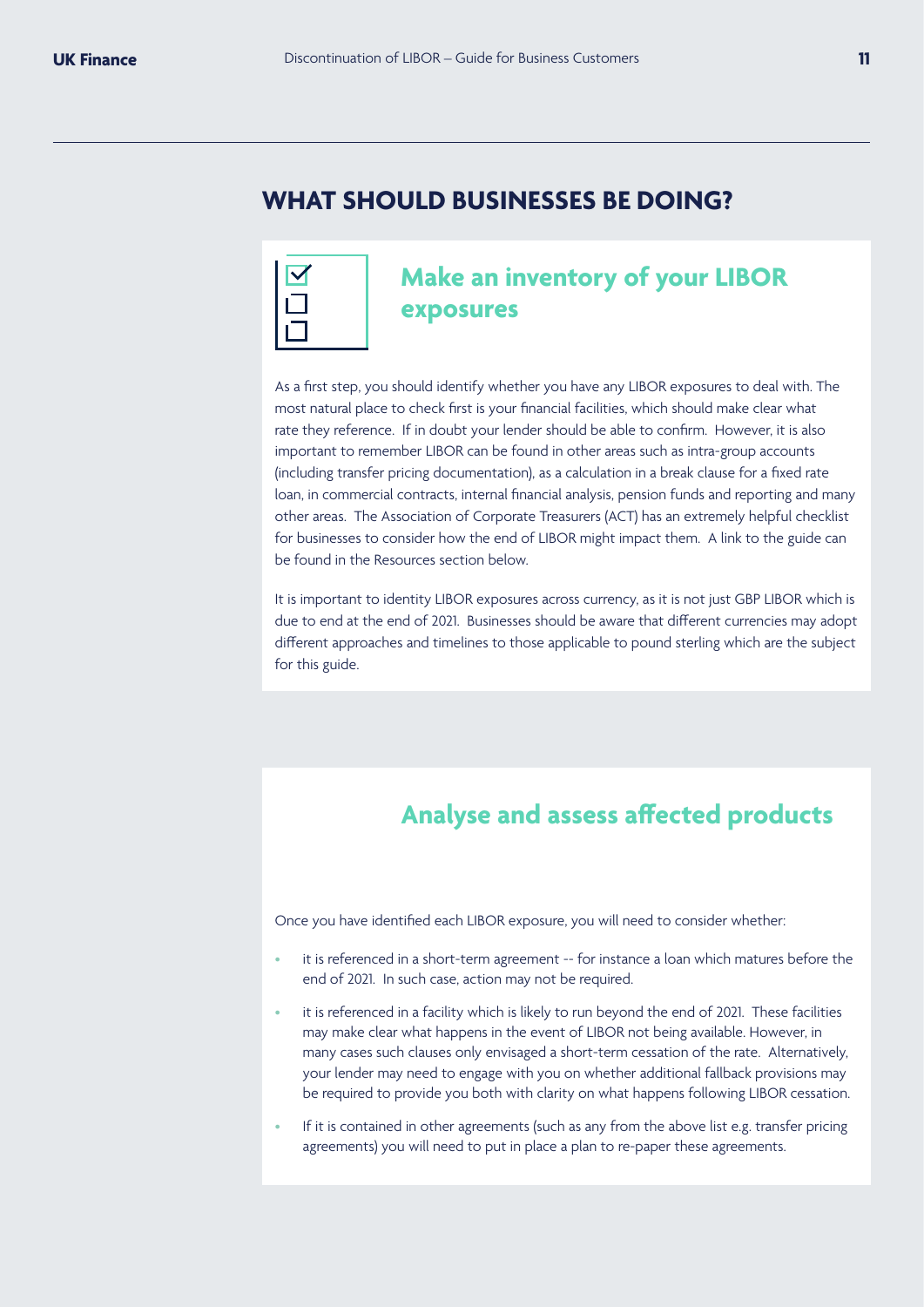

<span id="page-13-0"></span>

Regardless of which alternative rate is selected, borrowers will need to consider how this rate may perform differently to LIBOR. For example, there is likely to be a difference between the performance of SONIA and LIBOR while both continue to exist. This is the result of the two rates constituting of different elements, with LIBOR including a bank credit risk and liquidity component, whereas SONIA does not. Bank Rate similarly does not include the same components and therefore may not track LIBOR exactly. It is likely that a spread or margin would need to be added to the chosen alternative rate to make it economically similar to LIBOR within existing contracts.

"Don't let LIBOR transition fall off your radar as you deal with the challenges of coronavirus. The Bank of England and the FCA are committed to phasing out LIBOR before the end of 2021, so make sure you understand the milestones and challenges ahead so your business is prepared"

#### **Flora Hamilton, Director, FS, CBI**

### **Consider other elements such as systems, accounting and tax matters**

Other important components for an orderly LIBOR transition plan are likely to include assessment and updating of systems to allow for a change in benchmarks. In addition, accounting and hedge accounting considerations are likely to be impacted, although there is work being done at an international level to mitigate uncertainty in these areas. If you benefit from hedge accounting, it is sensible to engage with accountants and auditors as early as is appropriate to consider the impacts of the change for your firm. There may also be tax implications resulting from changes in existing arrangements which will need to be assessed and managed.

*The above is an illustrative list of considerations likely to be relevant for many businesses and should not be considered complete or addressing all elements required for your LIBOR transition.* 

6. [https://www.bankofengland.co.uk/-/media/boe/files/markets/benchmarks/consultation-on-credit-adjustment-spread-methodologies-](https://www.bankofengland.co.uk/-/media/boe/files/markets/benchmarks/consultation-on-credit-adjustme)[for-fallbacks-in-cash-products-referencing-gb.pdf](https://www.bankofengland.co.uk/-/media/boe/files/markets/benchmarks/consultation-on-credit-adjustme)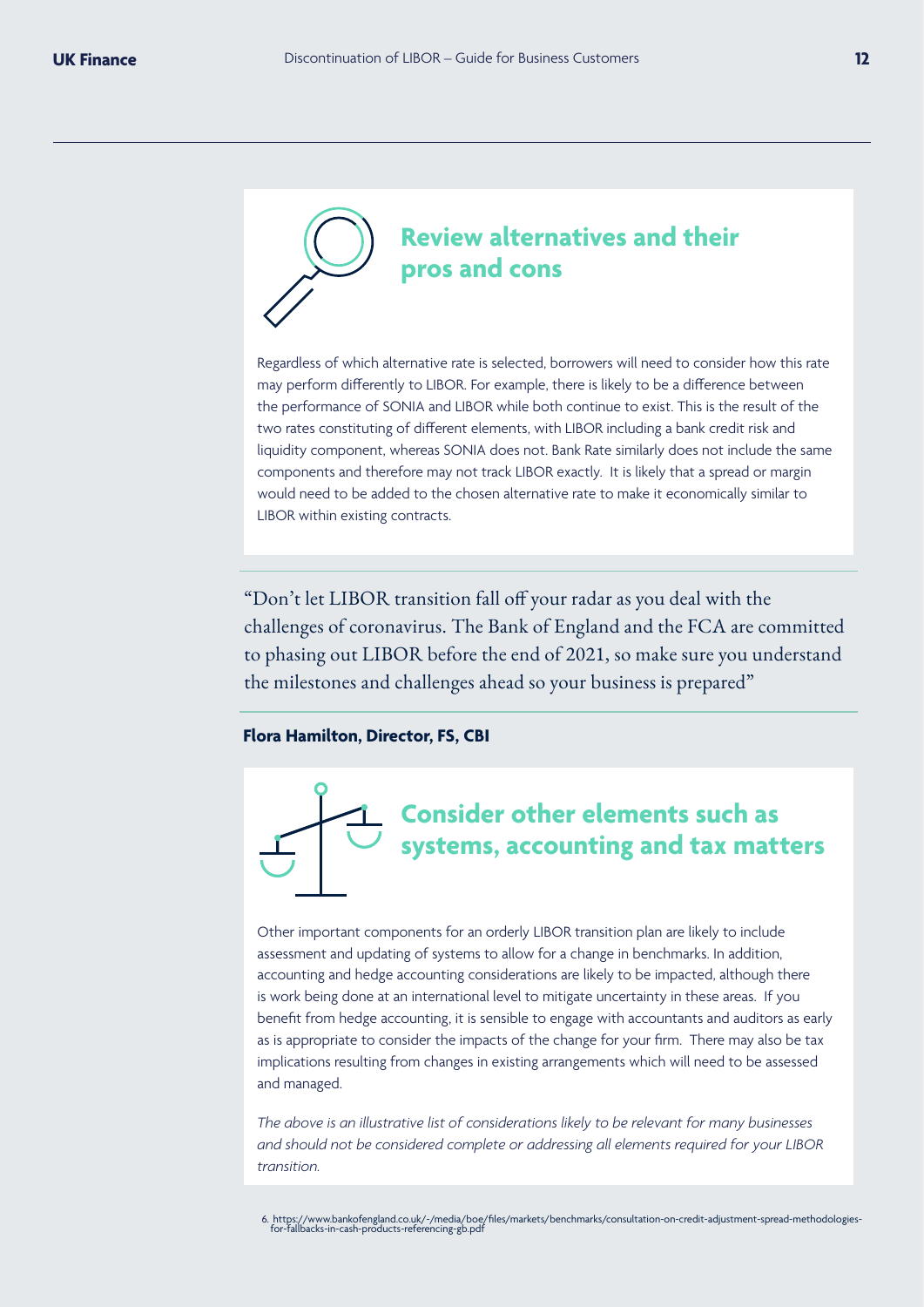#### <span id="page-14-0"></span>**LEGACY CONTRACTS**

Banks are currently assessing legacy contracts which run beyond the end of 2021 and reference LIBOR. Some have 'fallback clauses' which provide for an event such as the end of LIBOR (see below). Some lenders may engage you to agree an amendment to ensure your contract remains operational beyond the end of 2021, particularly where no fallback language is in place to set out what would happen if LIBOR were to become unavailable. Firms are currently deploying resources to review and amend documentation as appropriate.

Contracts which do not contain adequate fallbacks to deal with the cessation of LIBOR and are impossible or very difficult to amend are known as "tough legacy" contracts. In order to support the transition of these tough legacy contracts the government is proposing to amend provisions to build upon the existing benchmarks regulation framework. The legislation that will support this approach will be proposed as part of the Financial Services Bill, which is expected to be progressed in the autumn of 2020. Regulators have made clear however that all parties should continue to work to actively transition legacy contracts where possible and highlight that this is the best way for lenders and borrowers to have certainty. Parties relying on regulatory action will not have control over the economic terms of that action.

### **WHAT IF MY NEW FACILITY STILL REFERENCES LIBOR?**

While developments in the market to move away from LIBOR are still taking place, new lending and finance facilities may still reference LIBOR. These now generally include 'fallback language' which sets out what happens to the interest rate should LIBOR be unavailable, or another related trigger point has been reached. You should review this wording and your lender should also be able to explain this to you. For the more sophisticated products (for example, syndicated loans), standardised wording which is agreed and used by all lenders to include fallback language should assist.

From the end of September 2020, lenders will be required to include clear contractual arrangements in all new and re-financed LIBOR-referencing loan products to facilitate conversion to a replacement rate ahead of end-2021. This may be pre-agreed conversion terms or simply just an agreement to revisit the contract ahead of the end of 2021 to address this. These contractual arrangements should prevent the stock of LIBOR referencing contracts which do not have an agreed path to transition from increasing.

#### **CREDIT SPREAD ADJUSTMENTS – WHAT ARE THESE?**

SONIA and Bank Rate, while close to LIBOR are not, however, economically equivalent to LIBOR. SONIA for instance is an overnight rate and not a term rate; and some elements included within LIBOR (i.e. a term liquidity premium and a bank credit risk element) are not found in the alternative rates. For legacy contracts transferred onto replacement rates, an adjustment, called a credit adjustment spread, may be applied to the replacement rate to minimise the economic impact of transitioning away from LIBOR. The application of this credit spread is a way to minimise the risk of value transfers for both banks and their customers.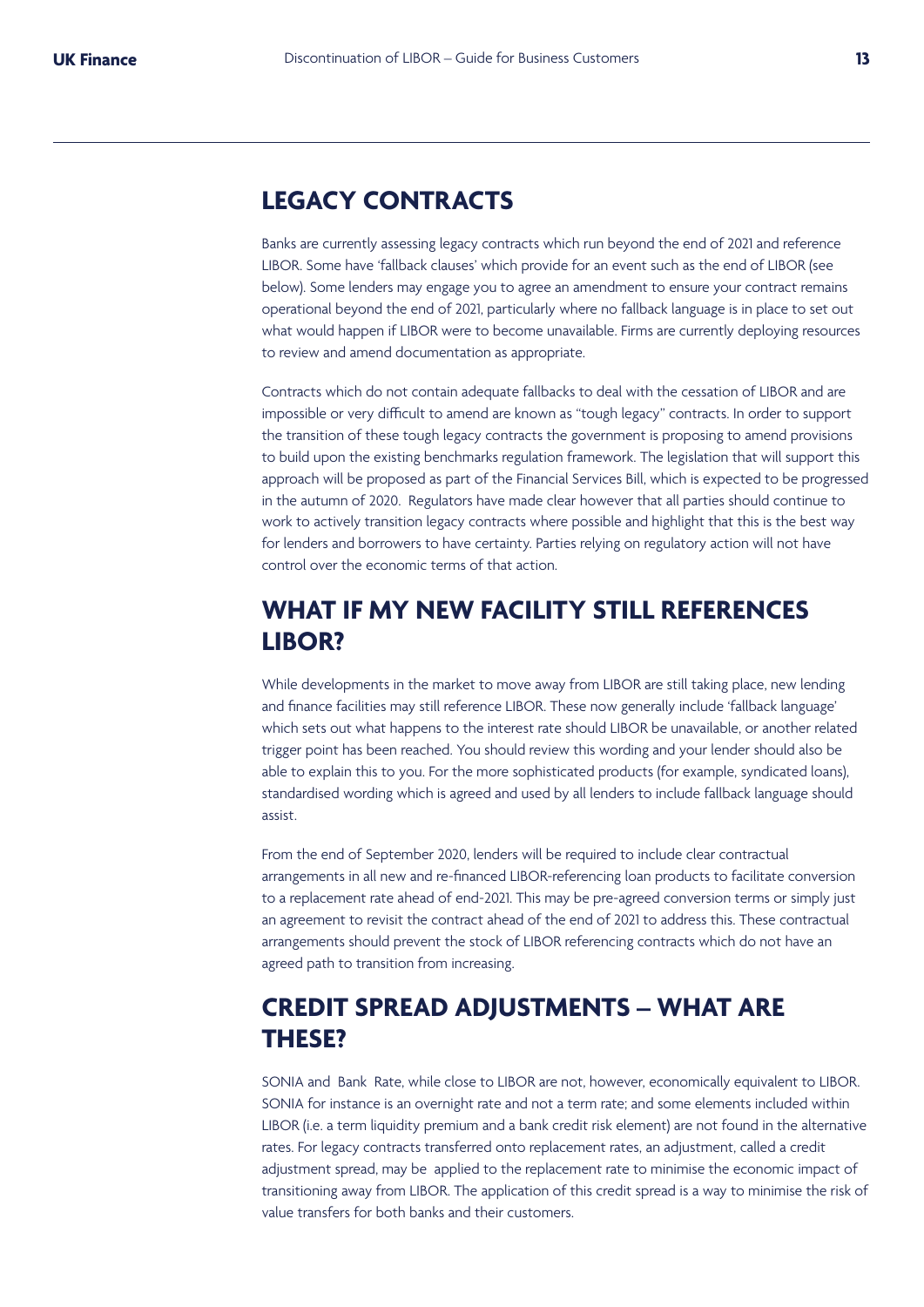

Further information on how this credit adjustment spread will be calculated is expected in the coming months, this guidance may come from the Working Group on Sterling Risk-Free References rates or from conversations with your lender depending on which replacement rate your contract moves to.

Different calculation methodologies have been considered to calculate this spread. Some seek to reflect the historical differences between LIBOR and alternative rates. To date, the attention of market participants focused on the calculation of a spread that could apply upon cessation of GBP LIBOR or the publication of a statement by the regulator that LIBOR is no longer representative. In a December 2019 consultation, the Working Group on Sterling Risk-Free Reference Rates highlighted the importance of the identification of a market accepted methodology in a transparent manner and of raising awareness of the need for such adjustments.9 This work has focused on fallback provisions when LIBOR ceases.

In Q&As on how to minimise conduct risk in the LIBOR transition, the FCA highlighted that "LIBOR discontinuation should not be used to move customers with continuing contracts to replacement rates that are expected to be higher than what LIBOR would have been, or otherwise introduce inferior terms" while at the same time "when transitioning their existing contracts, firms receiving LIBOR-linked interest are not expected to give up the difference between LIBOR and SONIA, which results from the term credit risk premium that is built into the LIBOR rate, but not into SONIA."8

This spread is what will be applied by banks as they go through the LIBOR transition. Where possible, banks will be seeking to apply a consistent methodology to align with supervisory expectations. In the same Q&A, the FCA noted that "firms are more likely to be able to demonstrate they have fulfilled their duty to treat customers fairly where they adopt a replacement rate that aligns with the established market consensus, reached through appropriate consultation, and is recognised by relevant national working groups as an appropriate solution". The Working Group for Stirling Risk-Free Reference has since published a recommendation for the methodology of this spread at LIBOR cessation or the event in which the regulator announces LIBOR is no longer capable of being representative.<sup>10</sup>

9. https://www.fca.org.uk/markets/libor/conduct-risk-during-libor-transition

<sup>8.</sup> https://www.bankofengland.co.uk/-/media/boe/files/markets/benchmarks/consultation-on-credit-adjustment-spread-methodologies-<br>for-fallbacks-in-cash-products-referencing-gb.pdf

<sup>10.</sup> https://www.bankofengland.co.uk/-/media/boe/files/markets/benchmarks/rfr/recommendation-of-credit-adjustment-spread. pdf?la=en&hash=3F7198EBBE9866DC362B6F6BAF6BEE91F7C2AA58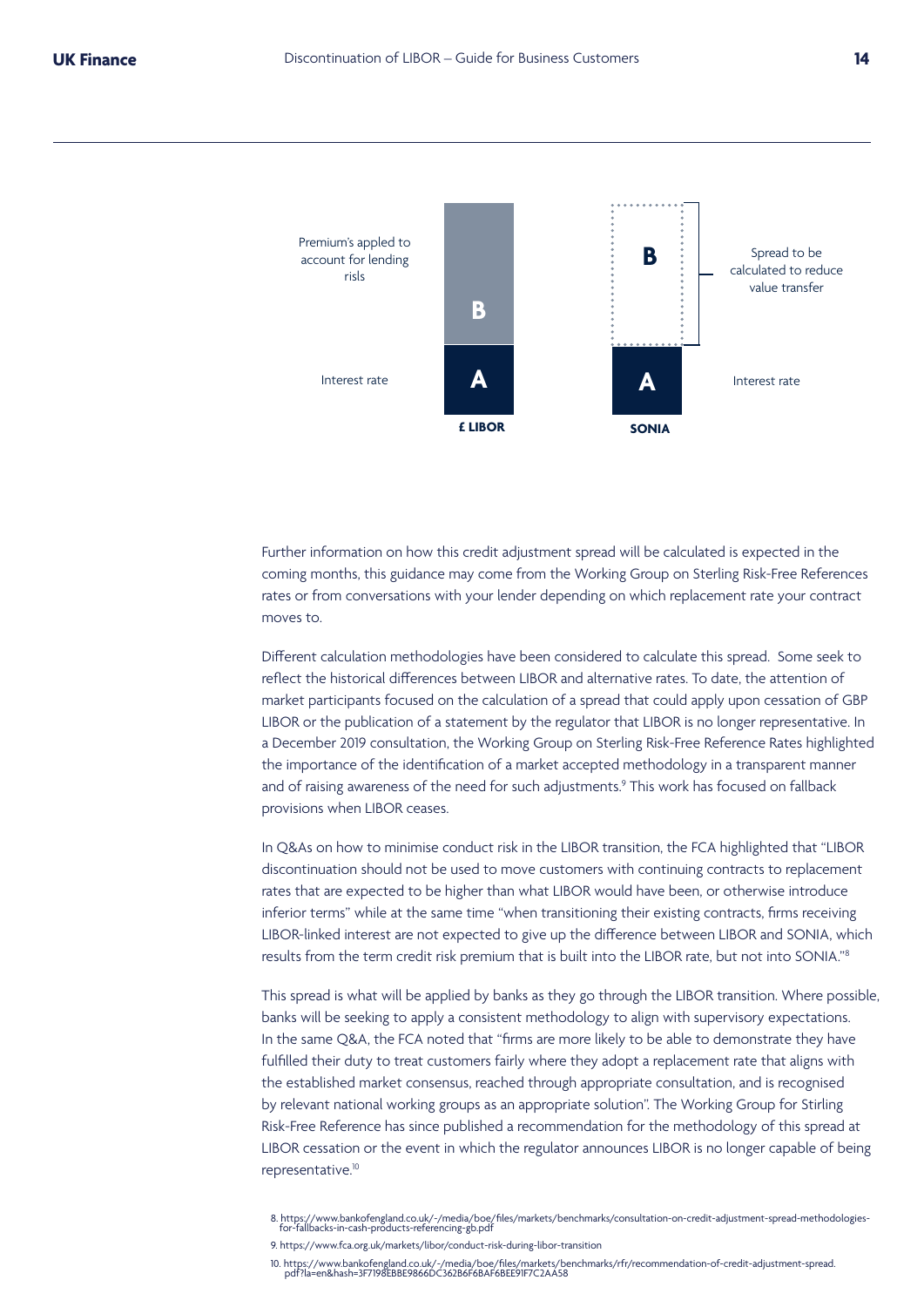#### <span id="page-16-0"></span>**WHAT ARE THE KEY MILESTONES?**

Below is an extract from the public roadmap set out by the Working Group on Sterling Risk-Free Reference Rates in July 2020.<sup>11</sup>



#### **FURTHER RESOURCES**

Your bank or lenders will be communicating with you in due course and may have information already available. The below are cross-industry resources and information which you may find useful, including a one page guide "**[Calling Time on LIBOR: Why you need to act now](https://www.bankofengland.co.uk/-/media/boe/files/markets/benchmarks/rfr/factsheet-calling-time-on-libor-why-you-need-to-act-now.pdf?la=en&hash=5832419D3782354BAC3E041E4F5C2860D5D3B75F)**".

| <b>RESOURCE</b>                                                                                                                                                                                     | <b>LINK</b>                                                                                                                                  |
|-----------------------------------------------------------------------------------------------------------------------------------------------------------------------------------------------------|----------------------------------------------------------------------------------------------------------------------------------------------|
| The Working Group for Sterling Risk-Free Reference<br>Rates webpage on the Bank of England website -<br>resources include educational video series From LIBOR<br>to SONIA and what you need to know | https://www.bankofengland.co.uk/markets/transition-to-<br>sterling-risk-free-rates-from-libor                                                |
| <b>Financial Conduct Authority</b>                                                                                                                                                                  | https://www.fca.org.uk/markets/libor                                                                                                         |
| Association of Corporate Treasurers (ACT): A<br>Treasurer's Checklist                                                                                                                               | https://www.treasurers.org/system/files/Briefing%20<br>Note%20Transition%20to%20risk%20free%20rate%20<br>benchmarks%20February%202020.pdf    |
| Association of Corporate Treasurers (ACT) and<br>Confederation of British Industry (CBI) - Calling time<br>on LIBOR: Why you need to act now                                                        | https://www.bankofengland.co.uk/-/media/boe/files/<br>markets/benchmarks/rfr/factsheet-calling-time-on-libor-<br>why-you-need-to-act-now.pdf |
| <b>ICE Benchmark Administration</b>                                                                                                                                                                 | https://www.theice.com/iba/libor                                                                                                             |
| Financial Stability Board - Overnight Risk-Free Rates: A<br>User's Guide                                                                                                                            | https://www.fsb.org/wp-content/uploads/P040619-1.pdf                                                                                         |
| For developments in Euro market:<br>Working Group on Euro Risk Free Rates                                                                                                                           | https://www.ecb.europa.eu/paym/initiatives/interest_rate_<br>benchmarks/WG_euro_risk-free_rates/html/index.en.html                           |
| For developments in US Dollar market:<br>Alternative Reference Rates Committee                                                                                                                      | https://www.newyorkfed.org/arrc                                                                                                              |

11. https://www.bankofengland.co.uk/-/media/boe/files/markets/benchmarks/rfr/rfr-working-group-roadmap. pdf?la=en&hash=92D95DFA056D7475CE395B64AA1F6A099DA6AC5D